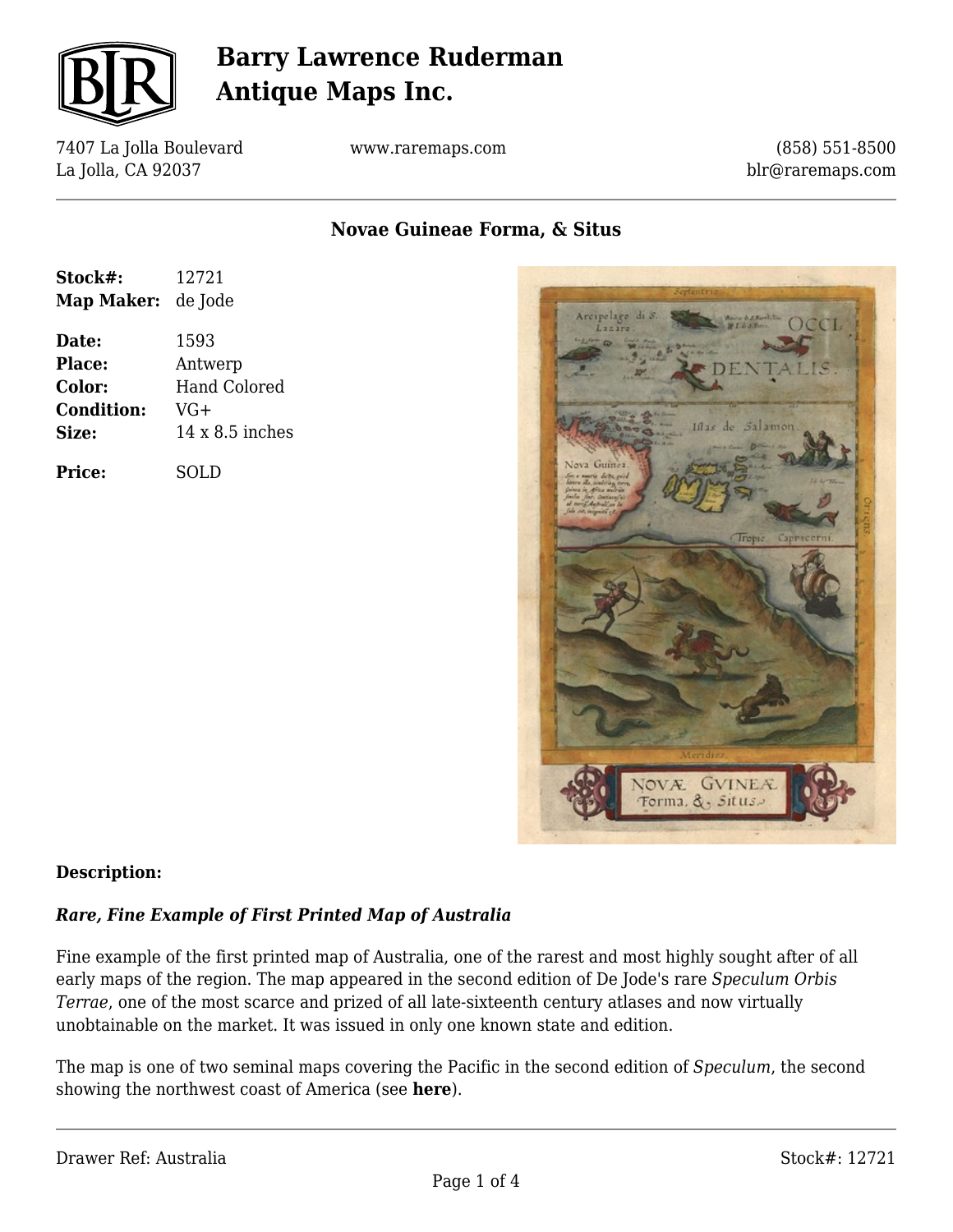

7407 La Jolla Boulevard La Jolla, CA 92037

www.raremaps.com

(858) 551-8500 blr@raremaps.com

### **Novae Guineae Forma, & Situs**

Dominating the lower third of the map is the coastline of the continent of Australia, specifically what is now known as Queensland. This is not only the first printed map of Australia, but is also rare in that it separates New Guinea and Australia. Later mapmakers would often join the two islands. Although the text that accompanies this map reveals that De Jode isn't convinced they are separated, he chose to depict them as two entities on the map. The top two thirds of the map show the islands of New Guinea, the Solomons, and the Archipelago of San Lazaro-all three reveal the extent of Spanish exploration in the area.

Despite the geographic importance of the map, perhaps the most noticeable aspect of the work is the herd of fanciful animals and the fantastic vessels scattered across the space. Australia has a dragon, lion, and snake, as well as a hunter taking aim with bow and arrow. A mermaid and merman embrace to the east of the Solomons, while a ship is in full sail farther south. Finally, two flying sea monsters and two swimming beasts represent the dangers of the waters.

#### **European exploration of the Western Pacific in the sixteenth century**

Recorded sixteenth century European maritime activity in this region must start with the circumnavigation of Ferdinand Magellan in 1519-1522. As he sailed into the islands that make up the Philippines, he named them the Archipelago of San Lazaro, here the *Arcipelago di S. Lazaro*, because his crew landed there on the feast day of Saint Lazarus of Bethany.

Another voyage chronicled here is that of Alvaro de Saavedra. In 1527, Saavedra was sent from Mexico by Hernan Cortes, his cousin, to discover new lands for the Spanish Crown and to locate the *Trinidad*, one of Magellan's squadron. He sailed for three years and in 1528 journeyed 500 miles down the northern coast of what is now New Guinea while seeking a route to New Spain; he called New Guinea the *Isla de Oro*, or Island of Gold. The next year, 1529, he ranged over the central Pacific in an attempt to return to New Spain, but he died en route. His crew returned west to the Moluccas. Both the coast of New Guinea and the numerous small islands along its northern coast are thanks to accounts of Saavedra's voyage.

Another vessel, under the command of the Spaniard Hernando de Grijalva, spent considerable time exploring the region. Grijalva was experienced in probing the Pacific. In the early 1530s he participated in reconnaissance missions in the eastern Pacific and off the California coast, where he helped to contact islands that would grace maps for centuries: Santo Tomas (today Socorro) and San Benedicto.

In 1535, Hernan Cortes ordered him to go to Peru to aid Francisco Pizarro. From there, Grijalva set out to explore the equatorial Pacific. He sailed widely between 20 degrees south and north, but his men eventually begged him to land at the Moluccas, the nearest known land at the time. Grijalva refused because the Moluccas were Portuguese territory according to the Treaty of Zaragoza (1529). Desperate, the crew mutinied and Grijalva was killed or died of illness soon thereafter. The survivors sailed along the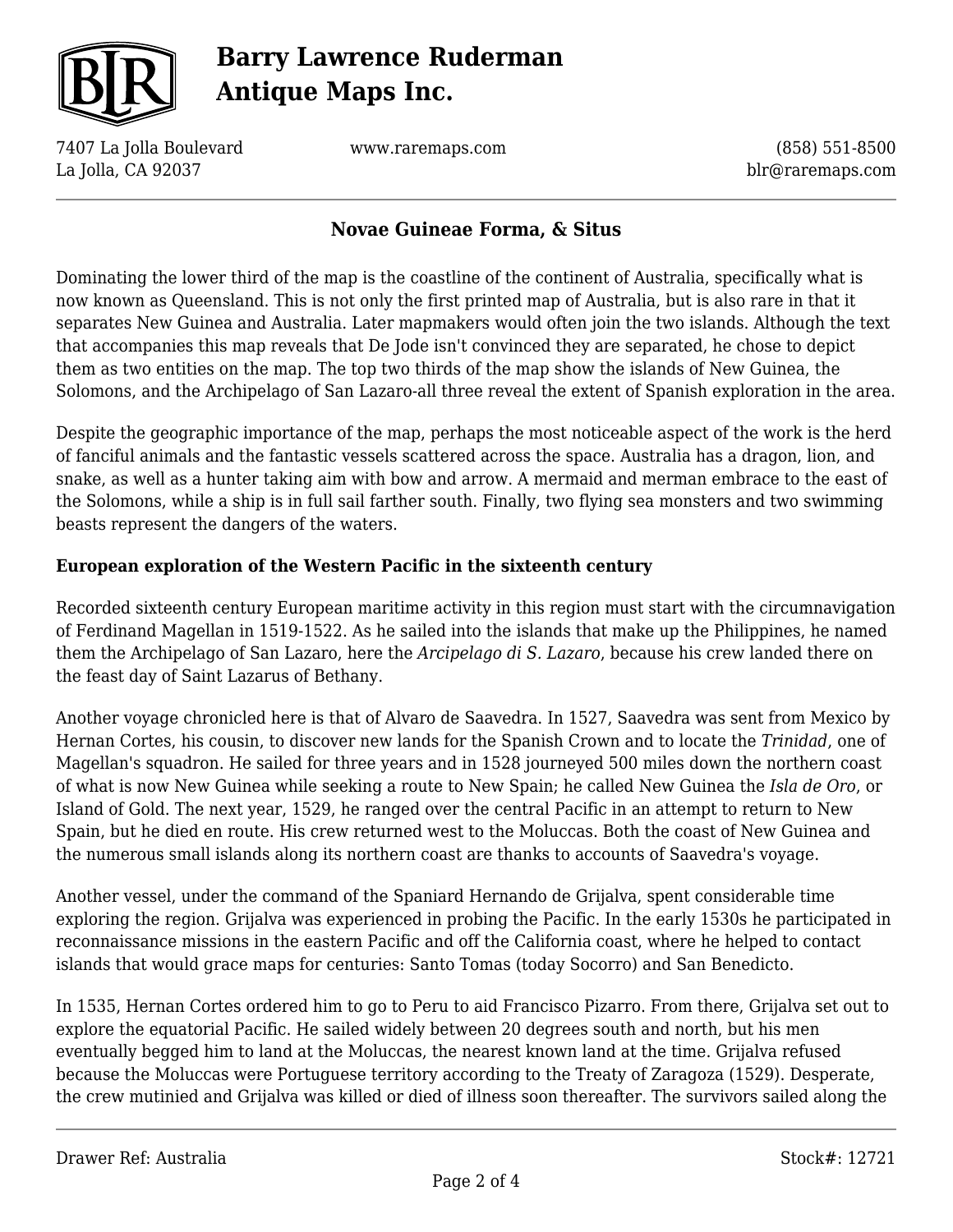

7407 La Jolla Boulevard La Jolla, CA 92037

www.raremaps.com

(858) 551-8500 blr@raremaps.com

### **Novae Guineae Forma, & Situs**

coast of New Guinea and, although few accounts of this voyage exist, it is likely they had some influence on this map.

The name "Novae Guinea", or New Guinea, was coined by Spanish explorer Íñigo Ortíz de Retes in 1545, referring to his opinion that the appearance of the native peoples resembled that of the natives of the Guinea region of Africa. A note to this effect fills the interior of the island on this map.

Finally, the *Isles de Salamon* shown on the map owe credit to another expedition. Alvaro de Mendaña was sent to the western Pacific in search of the so-called "Isles of Fortune" rumored to have been visited by the Inca hero Tupac Yupanqui. Mendaña left Callao, Peru in 1567 and landed on the Solomons and islands farther east ( *Ysabella*). However, the crew encountered cannibals and they returned to Peru. Interestingly, just after this map was published Mendaña returned to the Pacific to search for the Solomons but contacted the Marquesas instead. The Solomons, whose longitude was not correctly recorded, would wander the Pacific on maps until the late eighteenth century.

These voyages, which were usually kept secret and are therefore vague in their details, resulted in the hypothetical geography put together here by de Jode. Additionally, there were rumors of Portuguese exploration along the east coast of Australia dating as far back as the 1520s. These rumors affected the Dieppe School of mapmakers who sometimes included a large, fanciful southern continent on their maps. The unlabeled Australian coast shown here resembles their imaginings. Speculation and compilation were the mapmaker's main tools, especially for a region as unknown as the Western Pacific.

#### **The De Jode atlas**

This map appeared in the second edition, or re-issue, Gerard De Jode's atlas, *Speculum Orbis Terrae* (first edition Antwerp: 1578) *.* Gerard De Jode (1509-1591) released his atlas in a golden age of Dutch atlas production: the first atlas was released in 1570, also in Antwerp, the first town atlas in 1572, the first pocket atlas in 1577, the first regional atlas in 1579, the first nautical atlas in 1584, and the first historical atlas in 1595. The first atlas was Ortelius' *Theatrum orbis terrarium*, and De Jode's was intended as competition for Ortelius'. Mercator was also preparing an atlas at the time, and corresponded with Ortelius, but it would not appear in full until 1595, a year after Mercator's death.

Although the *Speculum* was ready as early as 1573, it was not published until 1578. This is most likely due to Ortelius' influence and his privilege over atlas publishing, which expired just before De Jode finally published. The atlas was the result of collaboration between De Jode, the geographer Jan van Schille of Antwerp, German physician Daniel Cellarius, and the etchers Joannes and Lucas van Doetecum.

Although never as successful as Ortelius' *Theatrum*, the *Speculum* did get republished in a second edition